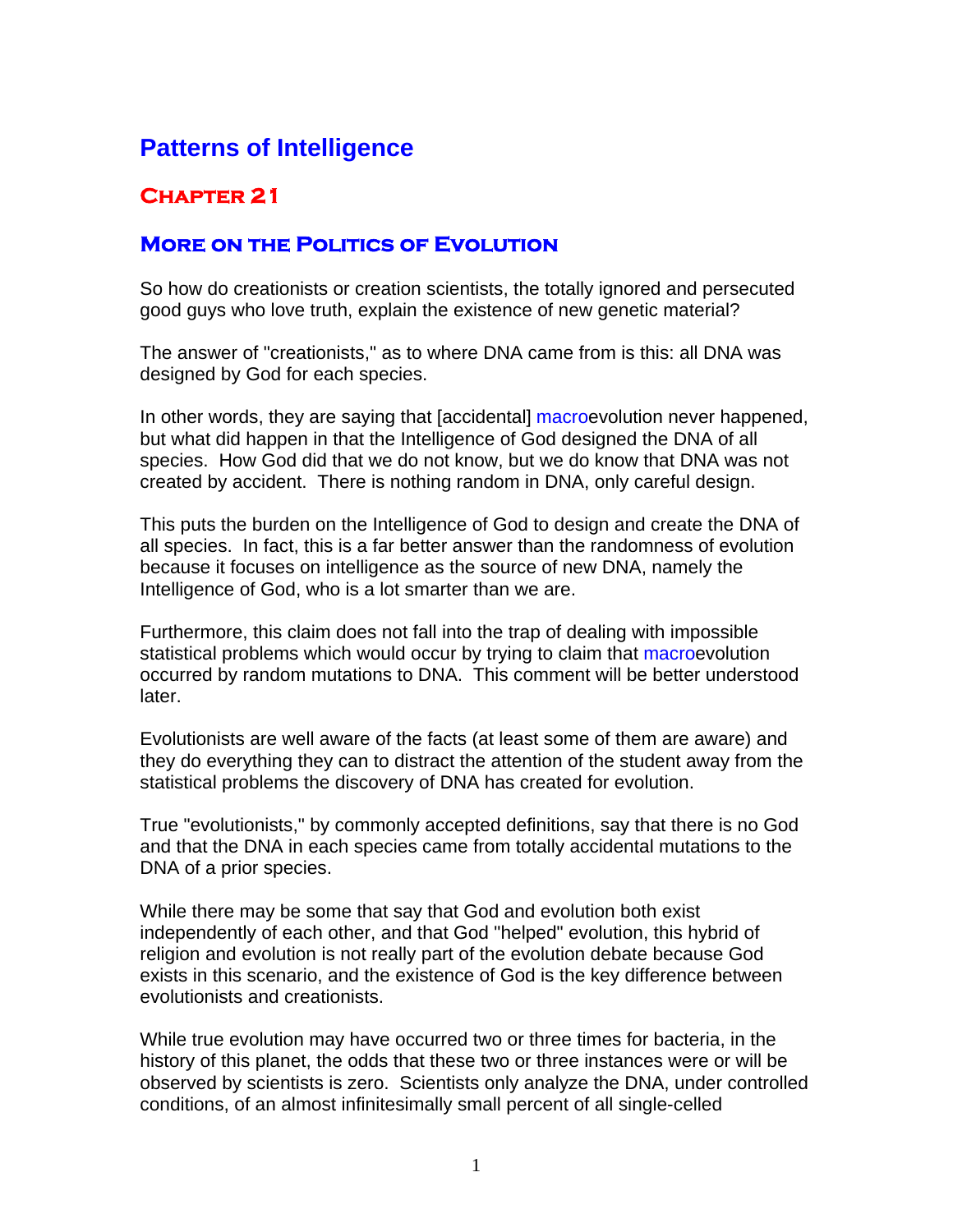organisms on this planet. Thus, we can ignore these hypothetical events, but they could happen in theory.

In our hypothetical controlled experiment mentioned above, the modifications to DNA to generate new genetic material would have to be totally accidental, unintentional and without any direction in order for the study to be evidence for evolution!!

I use the term "unintentional" on purpose. There is no scientific evidence that "wishful thinking" on the part of an animal can initiate any changes to its DNA, much less generate the correct changes!!

## **More About Randomness**

Let us look at more examples of randomness.

In the real world, randomness never creates anything useful, much less highly sophisticated and functional; and human DNA is the most sophisticated and functional object on earth!!

To put it another way: randomness always creates total chaos, meaning total nonsense! But DNA is as far from chaos as can be imagined!!

For example, no physics book has ever been written purely by a computer program that created random letters, numbers and symbols. Every physics book has been written by an intelligent human being.

DNA is far more sophisticated than any physics book.

Furthermore, if you took an existing physics book, written by a human being, and randomly took chunks of the book (to represent genes) and randomly moved them around and pasted them into other parts of the book; along with randomly adding letters, adding randomly generated charts and adding random numbers; you would *not* end up with a more advanced physics book for more advanced physics students!! No "intelligence" has been added by randomly moving things around and randomly adding things.

Furthermore if you randomly combined an advanced physics book with an advanced chemistry book you would not end up with an advanced book on both physics and chemistry. But more importantly, you would not generate advanced concepts that were not in either of the original books.

Likewise, if you randomly combined two computer programs you would not end up with one superior computer program which does everything both of the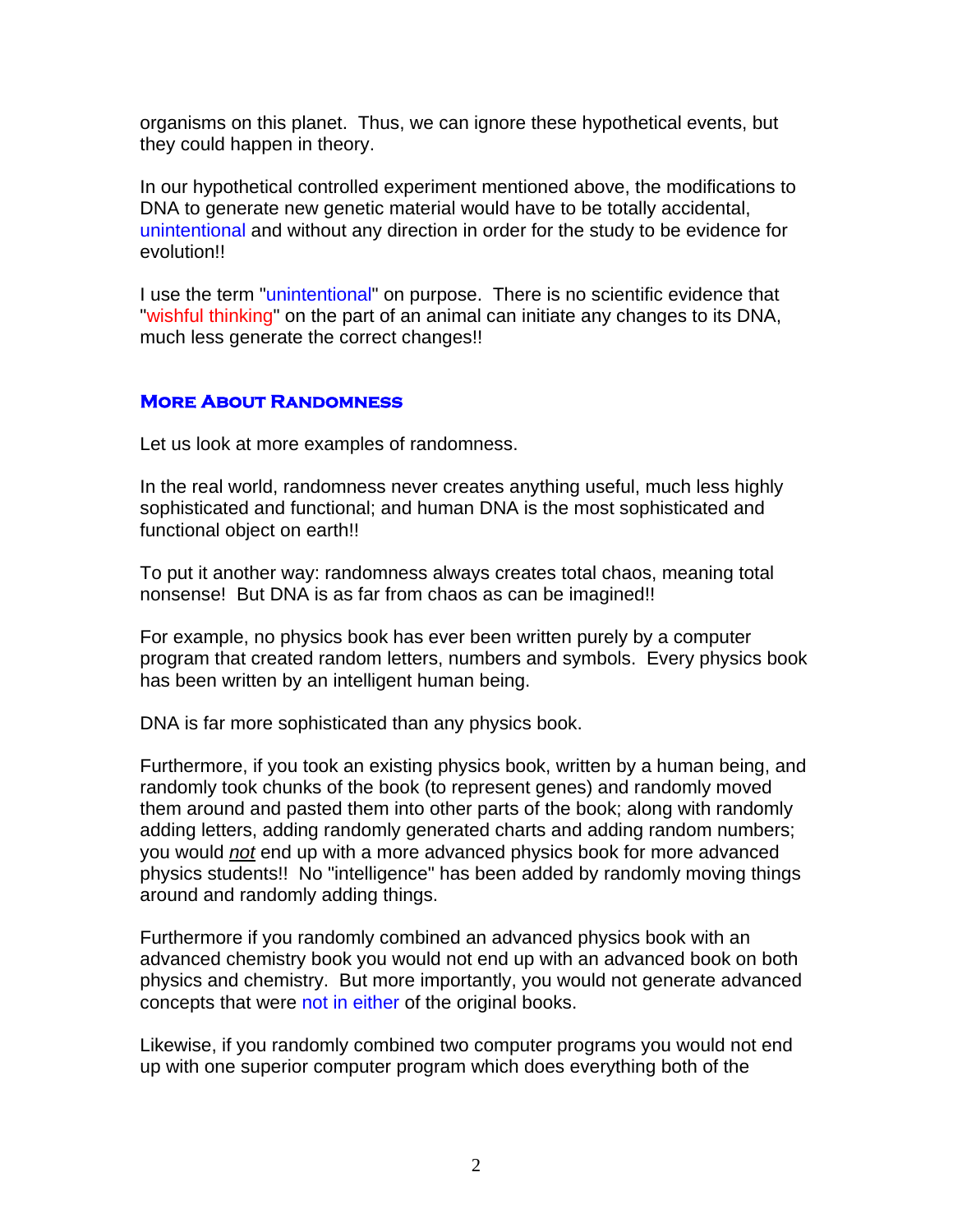original programs did plus it did things neither of the original computer programs did!!

Even if you did this process very slowly, in small chunks, over billions of years of time, to simulate evolution in real time, it would still not end up being a superior computer program!!

Remember, evolution requires massive amounts of time. But using massive amounts of time does not solve any statistical problems!!! Computers can be programmed to work very, very, very slowly, but that doesn't solve any of the statistical problems of the theory of evolution, it only spreads the problems out over time. "Time" doesn't change statistics.

For example, suppose the probability that an existing physics book could be improved (by executing 30 random mutations) was one is a quadrillion. Would this probability change if a slow computer was used instead of a fast computer?

Of course not.

No thought-provoking novel has ever been written by a computer program that generated random letters of the alphabet. No cookbook has ever been written by a computer program that generated random letters and numbers.

No jet airplane has ever been designed by a computer program that generated randomly drawn schematics. Also, no jet airplane was built by an explosion in an aluminum factory.

No high-rise building has ever been designed by a computer program that randomly created architectural drawings. And so on.

Yet all of these things are childish compared to the sophistication and massive complexity of DNA!!

Evolutionists claim that the massively complex and sophisticated DNA of *millions* of different species were all created by a long series of total accidents, meaning random mutations to DNA!!

They claim that given enough time, the single, crude RNA or DNA strand of the "first living cell" could "evolve" by random mutations to nucleotides, into the DNA of human beings and millions of other species.

Lots and lots of "time" and very, very gradual changes are always the key argument for evolutionists that the theory of evolution is true. Given enough millions of years the statistical problems of the theory of evolution just seem to melt and vanish into thin air!!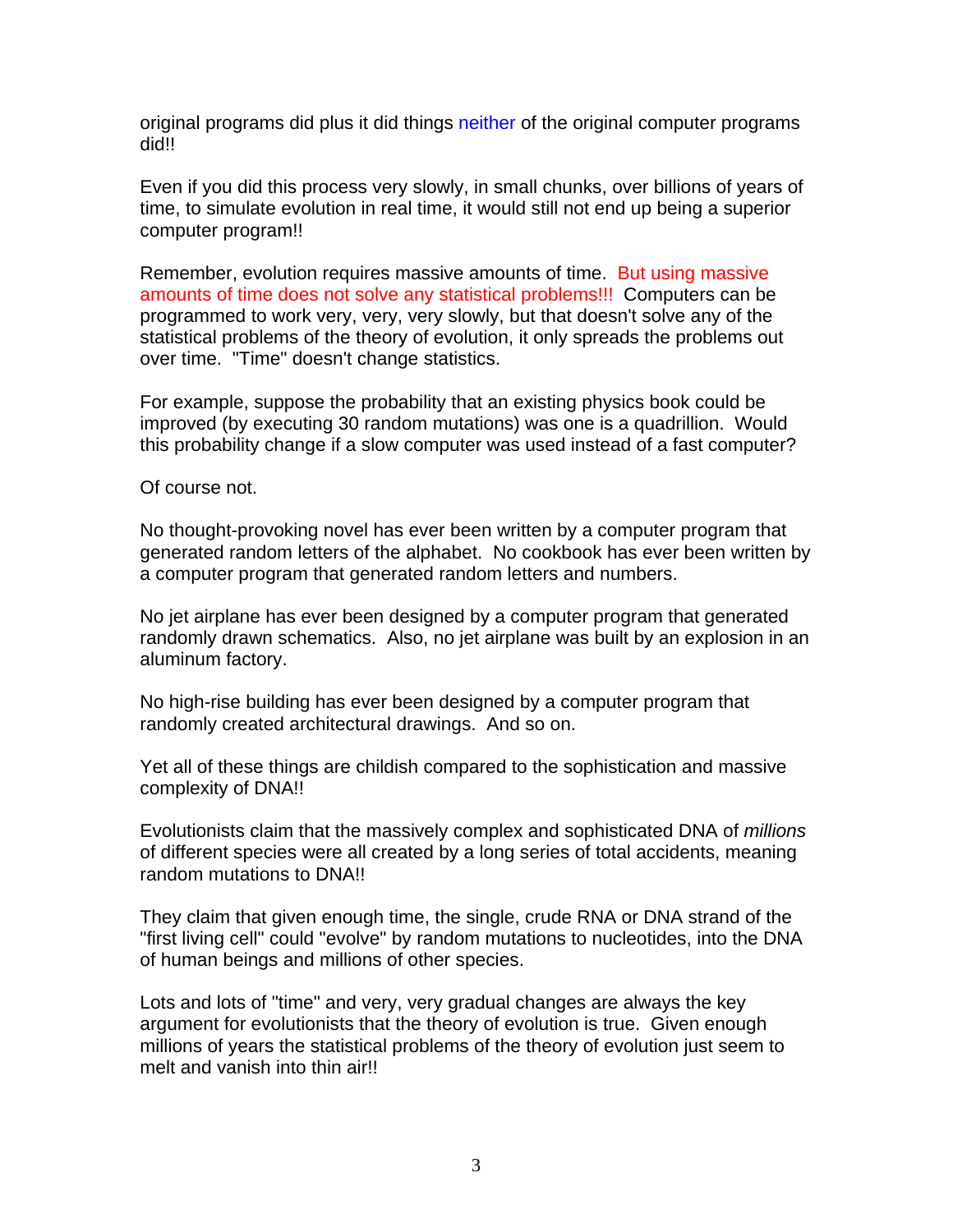But using "lots and lots of time" and "very, very gradual changes" to create a new computer program (written very slowly by a random number generator and a really slow computer processor) is not going to create a massively complex and functional computer program.

Adding "time" doesn't fix any statistical problems!!

Computers today are many quadrillions of times faster than evolution could have occurred, so doing things slowly and gradually is not necessary. The massive horsepower of computers can simulate billions of years of evolution in a few days or a few weeks.

But even with this massive computer horsepower, the theory of evolution has never been even remotely vindicated by computer simulations!! Quite the opposite is true. Computer simulations always demonstrate the absurdity of evolution, which is exactly why evolutionists don't use them and why they say they are useless (i.e. i.e. they try not to allow them in evolution debates)!!

Evolutionists are the only scientists standing on a deserted island when they make their claims that very slow random, undirected accidents over millions of years can create millions of new highly, highly sophisticated computer programs (called DNA)!! And they make their claims talking about the most sophisticated computer program on earth - human DNA.

To think that the highly sophisticated DNA of an existing species could randomly mutate into the DNA of an even more sophisticated species is as absurd as saying that a computer program written by a ten year old child could randomly mutate into a program that could launch an astronaut into space.

The truth is that the statistical problems of the theory of evolution have gotten worse and worse as the understanding of the capabilities of DNA, and how sensitive it is to mutations (i.e. errors), have become better understood.

Also, never forget the massive number of failures evolution would create when a randomly mutated DNA strand failed to create a viable new species. Where are these failures in the fossil record?? They do not exist!!

But scientists quickly figured out a way to deal with the massive, massive statistical problems of the theory of evolution. They very quietly have used their power to control information and have very carefully *buried their embarrassments* from public view and from their students by using deceptive definitions!!

They "blacklisted" or "ignored" or "buried" or "don't talk about" the problems with their cherished theory of evolution (at the DNA level) and continue to talk about their ubiquitous phylogenetic trees, natural selection, survival of the fittest and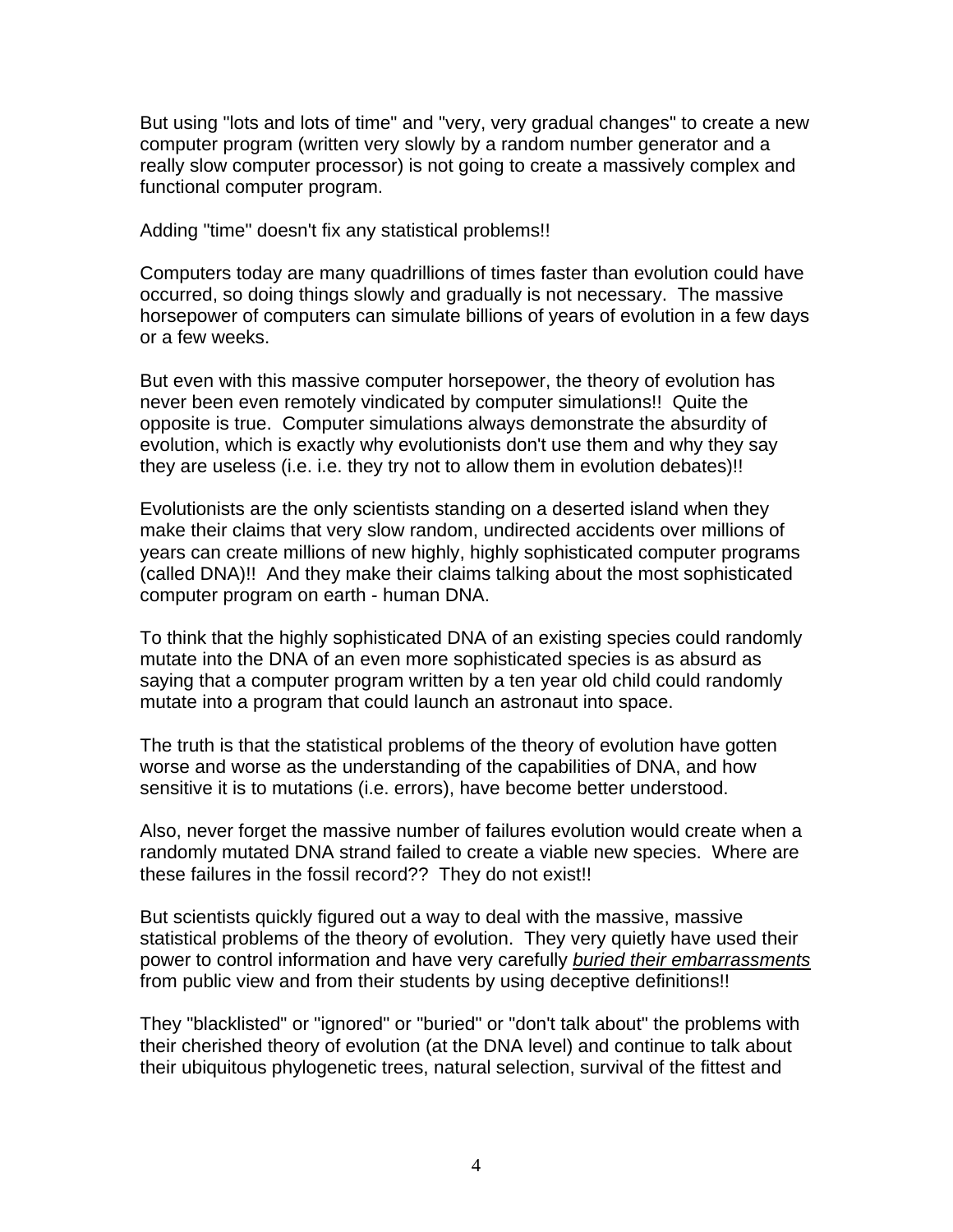above all: microevolution (but using the word "evolution"). They see microevolution in action and call it "evolution" in order to deceive their students.

They have continued to talk about how "gradual" and gentle evolution occurred over many, many, many gazillion years.

If you ever debate an evolutionist, ask them to show proof that a scientist has ever observed macroevolution, meaning they have observed at least one new gene be created by accidents of nature. Until they can do that, there is nothing to debate.

To them, truth is irrelevant and their statistical problems must be buried!! After burying their problems, they pretend there are no statistical problems and that the critics of evolution were "not true scientists" and are not playing fair.

*To this day*, the main "evidence" for the theory of evolution is still based on pre-1953 technology, meaning phylogenetic trees, natural selection, examples of microevolution (i.e. deceptive terminology), etc. In fact, many "fossil digs" going on today are designed to find "missing links" on the phylogenetic tree!!

Scientists still refuse to honestly confront the issues of DNA and macroevolution, which are post-1953 issues, though they have now come up with some very clever statistical tricks to talk about DNA and evolution. But these new tactics don't look at permutations of nucleotides, nor do they demonstrate how evolution could have overcome its statistical problems.

If you read any pro-evolution book, you will see numerous references to natural selection, survival of the fittest, morphology, phylogenetic trees, etc. Rarely are the words "microevolution" or "macroevolution" actually used.

If these words are used, they will claim they mean the same thing or that macroevolution is lots and lots of examples of microevolution over a long period of time.

But above all you will see massive numbers of examples of microevolution being used to "prove" the theory of evolution.

Never is a serious attempt made, by the evolution establishment, to test the validity of evolution by using random number generators in computer simulations or by using containment facilities and real animals!!

Several key examples of the mathematical problems of the theory of evolution will be given later in this book. The reader will see very, very, very clearly why the theory of evolution is scientific nonsense and why macroevolution has never been observed.